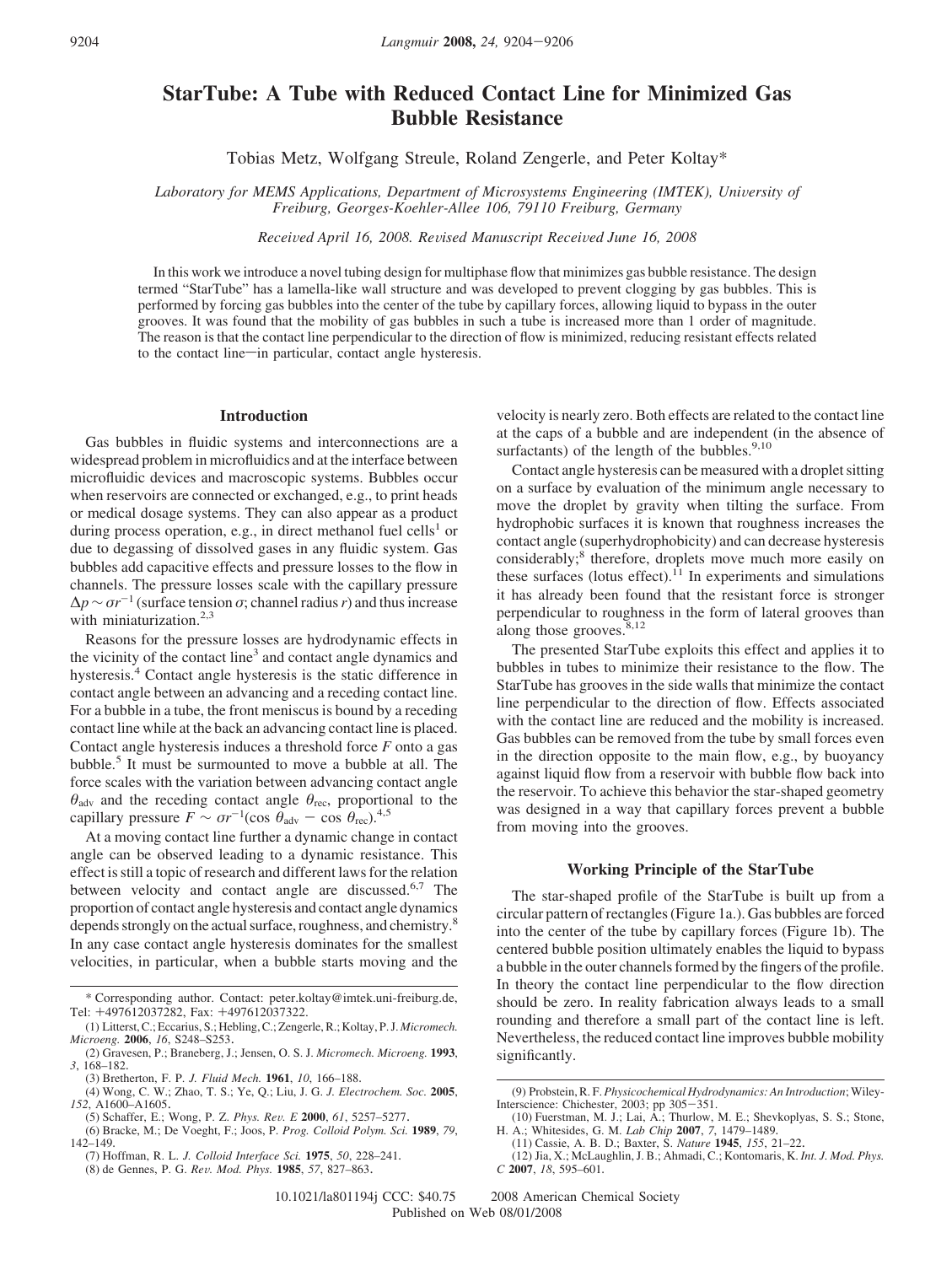

**Figure 1.** Setup and working principle of the StarTube. (a) Cross section of the StarTube: N rectangular grooves forming the fingers and a cavity<br>in the center. (b) Photograph of a bubble centered in a StarTube ( $N =$ in the center. (b) Photograph of a bubble centered in a StarTube ( $N = 8$ : contact angle  $\theta = 0^\circ$ :  $b = 2.5$  mm;  $a = 1$  mm). (c) Setup of a bubble 8; contact angle  $\theta = 0^{\circ}$ ; *b* = 2.5 mm; *a* = 1 mm). (c) Setup of a bubble in the StarTube. in the StarTube.



**Figure 2.** Theoretical prediction whether a bubble is centered or clogs the channel completely. Diamonds show validations by CFD Simulations  $(\text{filled} = \text{closed}, \text{open} = \text{centered})$ . Crosses and quads mark performed experiments using different mixtures of propyl alcohol and water  $(x =$ centered, quad = clogged, deviation in measured contact angles  $\Delta\theta$  ∼  $\pm$ 5°).

# **Bubble Positions**

The configuration a bubble might attain in a StarTube-centered or clogging the whole cross section (Figure 2)-depends on the number of grooves and the contact angle θ. Conditions for centered bubbles can be determined by considering the capillary pressure  $p_{\text{can}}$  which must be constant over the entire surface of the bubble. In the centered position,  $p_{cap}$  must be lower than the maximum capillary pressure *p*side the side channels can exert (Figure 1c)

$$
p_{\text{side}} > p_{\text{cap}} \tag{1}
$$

Otherwise the enclosed gas would also enter into the side channels. The surfaces of a long bubble in one of the side channels can be regarded as cylindrical (Figure 1c). The maximum pressure  $p_{side}$  the surface can sustain is given by the contact angle and the finger width *a*, as given by eq 2

$$
p_{\text{side}} = \sigma \frac{1}{r_s} = \sigma \frac{2 \cos \theta}{a} \tag{2}
$$

On the other hand, the capillary pressure of the bubble in the central section  $p_{cap}$  can be calculated by the integral theorem on capillary surfaces (eq  $3$ )<sup>13,14</sup> if its shape is known

$$
p_{\rm cap} = \sigma \frac{S}{A} \tag{3}
$$

In eq 3 *S* denotes the circumference and *A* the area of a bubbles cross section. In the limit of the maximum capillary pressure, the cross section is given by a series of  $N$  arcs with radius  $r_s$ (Figure 1c). Thus,  $p_{cap}$  can be evaluated analytically using eq 3 as a function of *N* and  $\theta$  for this case and compared to  $p_{\text{side}}$ according to eq 1. This leads to a necessary condition for centered bubbles, relating the number of fingers and the contact angle of a StarTube

$$
N > \pi \left( \arctan \left( \frac{2 \cos^2 \theta}{\pi - 2\theta + 2 \cos \theta \sin \theta} \right) \right)^{-1}
$$
 (4)  
Eq 4 must be fulfilled in order to obtain centered bubbles in

a StarTube. It does not depend on the actual dimension of the tube—as long as gravity does not decisively deform the bubble shape. Computational fluid dynamics (CFD) simulations and experimental results as presented in Figure 2 confirm this model. The solid line in Figure 2 represents the case when both sides of eq 4 are equal. Only StarTubes with parameters above the graph lead to centered bubbles. At least six fingers are required to force a bubble in a central position. Simulations were performed with a volume of fluid method, that accounts for surface tension and contact angles (ESI-CFD ACE+(ESI-Group http://www.esigroup.com/)). The deviation between experiments and theory can be explained by the finite radii at the edges in the extruded tube.

#### **Fabrication**

The experiments in this work were performed with a StarTube made from PDMS. The tube with eight fingers and a width  $a =$ 1 mm and a depth  $b = 2.5$  mm was fabricated by extrusion (Fabricated by MG-Silikon a St. Gobain Company, Lindau, Germany). For quantitative experiments with water (viscosity *η*  $= 1 \times 10^{-3}$  Pa;  $\sigma = 72.5$  N m<sup>-1</sup>), the extruded tube was treated with HMDSO plasma, leading to a temporary advancing contact angle around 20° (AQUACER from P PLASMA ELECTRONIC GmbH, Neuenburg, Germany). Though the dimensions of the samples were relatively large, all effects were found as suggested by theory.

#### **Measurement of the Bubble Resistance**

As pointed out, contact angle hysteresis leads to a threshold force on bubbles in tubes. Here we document a bubble rise experiment that shows that the threshold resistance is more than 1 order of magnitude smaller in the StarTube than in a conventional circular tube. The mean velocity of a gas bubble driven by buoyancy in an inclined tube was derived by measuring the time a bubble needs to pass a defined distance.

In the StarTube, liquid can move in the outer grooves in the opposite direction from that of a gas bubble. Thus for the StarTube an experiment was set up with a closed tube including a gas bubble. In contrast, a closed circular tube does not allow a gas bubble to move at all, as liquid cannot bypass the bubble and

<sup>(13)</sup> Finn, R. *Equilibrium Capillary Surfaces*; Springer-Verlag: Stanford, 1986. (14) Langbein, D. *Capillary surfaces: shape, stability, dynamics, in particular under weightlessness*; Springer: Berlin, 2002; pp 41-178.